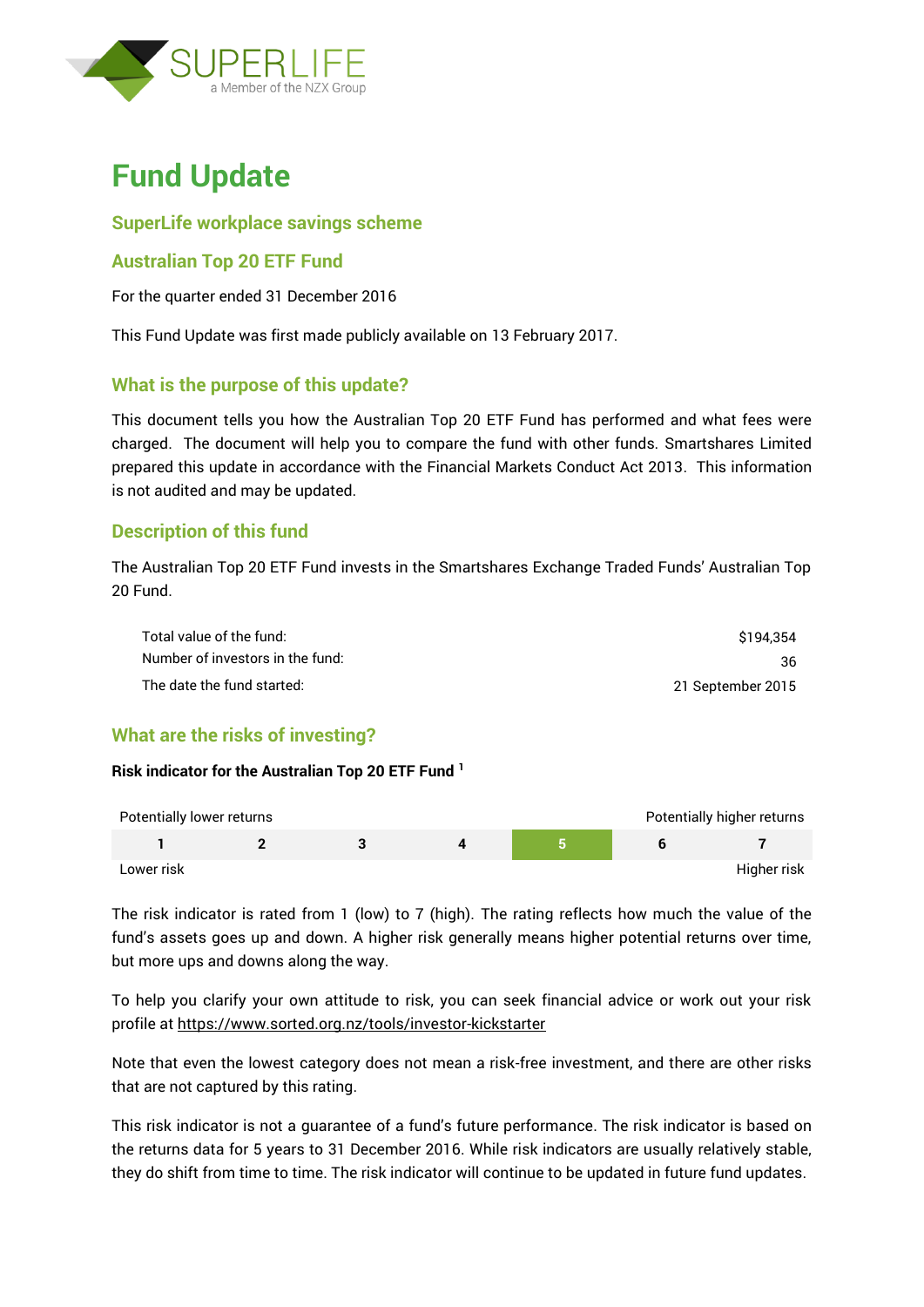

#### **Other specific risks**

There are other risks that may increase the risk to returns for investors, which are not reflected in the risk indicator. These risks include underlying fund tracking risk. In particular, the fund invests in an exchange traded fund, which is designed to track the return on a specific index. Tracking difference may occur when the weighting of each of the financial products included in the index changes, and the fund that tracks the index is not able to exactly match that change. There is a risk that this may result in the fund achieving a return that is lower than the index being tracked by the fund.

See the "Other Information – Risks" document on the offer register at www.business.govt.nz/disclose for further information.

## **How has the fund performed?**

|                                               | Past year |
|-----------------------------------------------|-----------|
| Annual return                                 |           |
| (after deductions for charges and tax)        | 6.71%     |
| Annual return                                 | 9.27%     |
| (after deductions for charges but before tax) |           |
| Market index annual return                    |           |
| (reflects no deduction for charges and tax)   | 6.07%     |

The market index annual return is based on the annual return for the S&P/ASX 20 Index (NZD). Additional information about the market index is available on the offer register at [www.business.govt.nz/disclose](http://www.business.govt.nz/disclose)

#### **What fees are investors charged?**

Investors in the Australian Top 20 ETF Fund are charged fund charges. These are as follows:

|                                                        | % per annum of fund's net asset value |
|--------------------------------------------------------|---------------------------------------|
| <b>Total fund charges (estimate)</b>                   | 0.49%                                 |
| Which are made up of:                                  |                                       |
| Total management and administration charges (estimate) | 0.49%                                 |
| Including:                                             |                                       |
| Manager's basic fee                                    | 0.25%                                 |
| Other management and administration charges (estimate) | 0.24%                                 |
| <b>Total performance-based fees</b>                    | $0.00\%$                              |
| Other charges                                          | Dollar amount per investor            |
| Administration fee                                     | \$12 per annum                        |
| Paper statements fee                                   | \$18 per annum <sup>2</sup>           |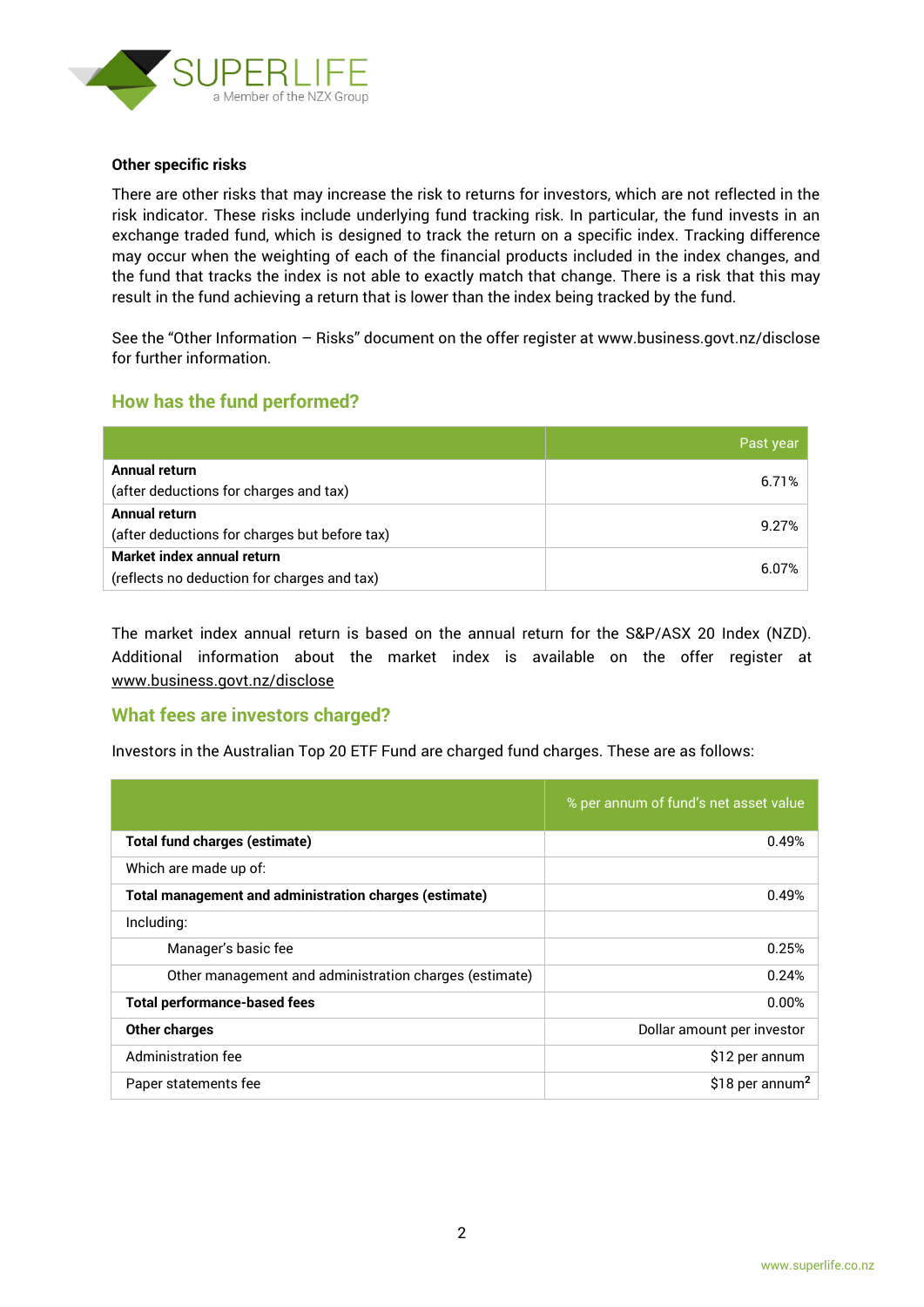

The supplement for your employer may allow you to withdraw money from your member account and transfer it to a KiwiSaver scheme. Where the transfer is to a KiwiSaver scheme other than the SuperLife KiwiSaver scheme, you may be charged a withdrawal fee. The fee is \$50.

See the "Other Information – Fees" document on the offer register at www.business.govt.nz/disclose for further information about the fees you will be charged for investing in the SuperLife workplace savings scheme.

Small differences in fees and charges can have a big impact on your investment over the long term.

## **Example of how this applies to an investor**

Jess had \$10,000 in the fund at the start of the year and did not make any further contributions. At the end of the year, Jess received a return after fund charges were deducted of \$671 (that is 6.71% of her initial \$10,000). Jess paid other charges of \$12 (Jess received statements and other SuperLife communications electronically and was not charged the paper statements fee). This gives Jess a total return after tax of \$659 for the year.

# **What does the fund invest in?**

#### **Actual investment mix<sup>3</sup>**

This shows the types of assets that the fund invests in.

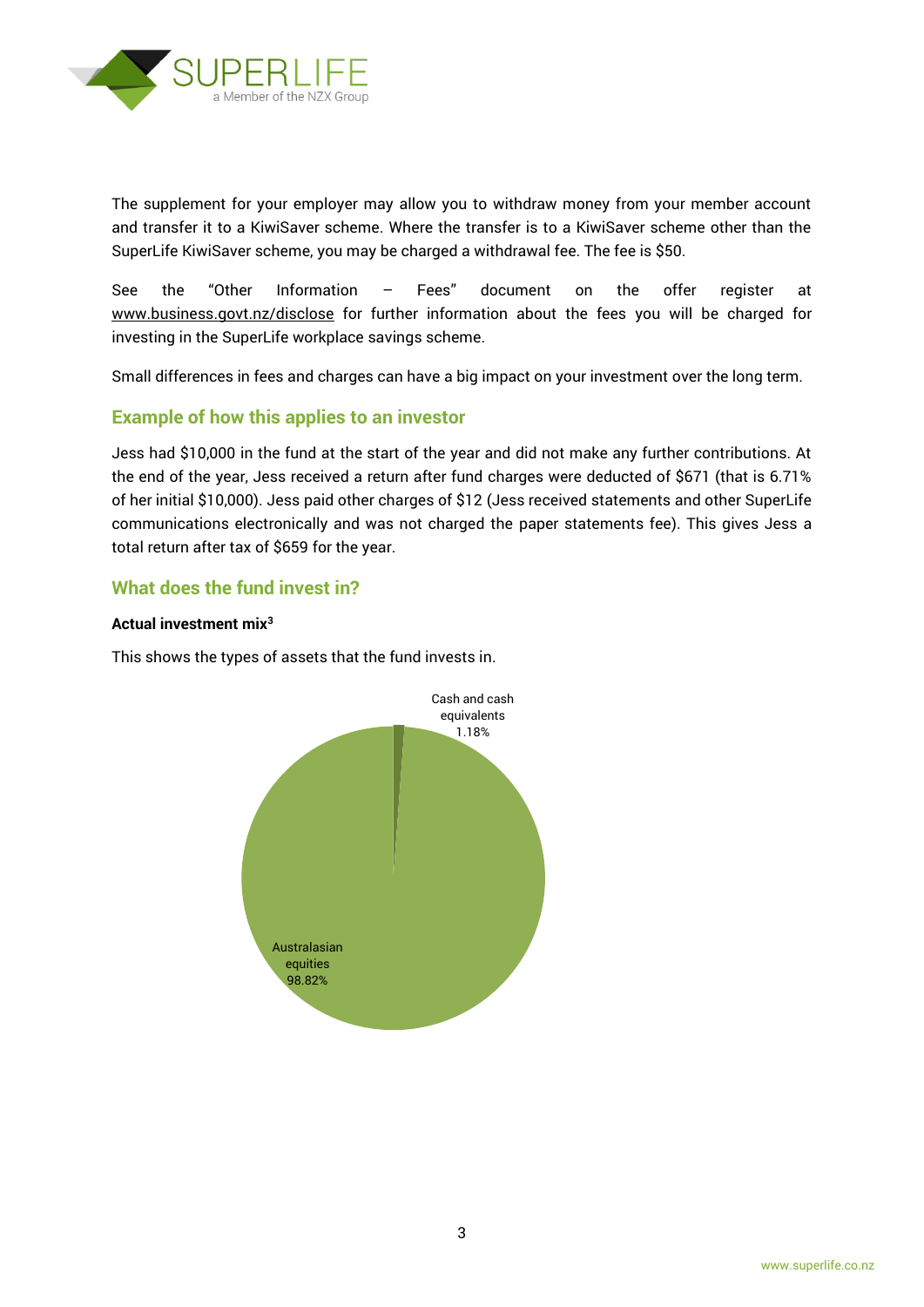

#### **Target investment mix**

This shows the mix of assets that the fund generally intends to invest in.

| <b>Asset Category</b>        | Target asset mix |
|------------------------------|------------------|
| Cash and cash equivalents    |                  |
| New Zealand fixed interest   |                  |
| International fixed interest |                  |
| Australasian equities        | 100.00%          |
| International equities       |                  |
| Listed property              |                  |
| Unlisted property            |                  |
| Commodities                  |                  |
| Other                        |                  |

#### **Top ten investments**

| <b>Name</b>                           | % of fund<br>net assets | <b>Type</b>              | Country   | <b>Credit rating</b><br>(if applicable) |
|---------------------------------------|-------------------------|--------------------------|-----------|-----------------------------------------|
| <b>Commonwealth Bank of Australia</b> | 15.31%                  | Australasian<br>equities | Australia |                                         |
| <b>Westpac Banking Corporation</b>    | 11.80%                  | Australasian<br>equities | Australia |                                         |
| <b>ANZ Banking Group Limited</b>      | 9.62%                   | Australasian<br>equities | Australia |                                         |
| National Australia Bank Limited       | 8.82%                   | Australasian<br>equities | Australia |                                         |
| <b>BHP Billiton Limited</b>           | 8.67%                   | Australasian<br>equities | Australia |                                         |
| <b>Telstra Corporation Limited</b>    | 6.57%                   | Australasian<br>equities | Australia |                                         |
| <b>Wesfarmers Limited</b>             | 5.14%                   | Australasian<br>equities | Australia |                                         |
| <b>CSL Limited</b>                    | 4.94%                   | Australasian<br>equities | Australia |                                         |
| <b>Woolworths Limited</b>             | 3.35%                   | Australasian<br>equities | Australia |                                         |
| Macquarie Group Limited               | 3.20%                   | Australasian<br>equities | Australia |                                         |

The top 10 investments make up 77.44% of the fund.

#### **Currency hedging**

The fund does not hedge its foreign currency exposure.

#### **Key personnel**

This shows the directors and employees who have the most influence on the investment decisions of the fund: